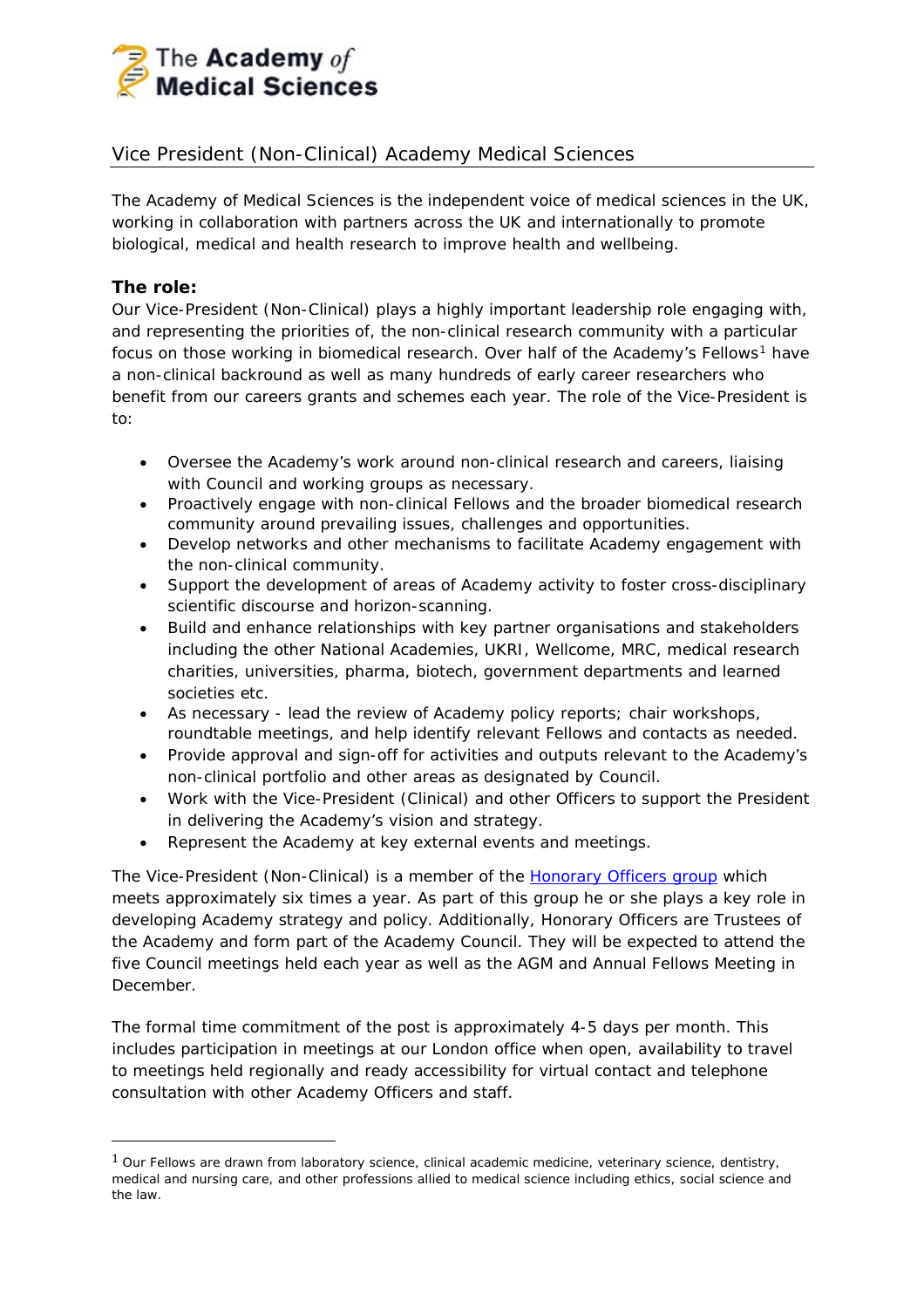The Vice-President (Non-Clinical) is supported by an experienced senior team and expert staff.

## **Key attributes:**

The Academy's Regulations governing the election of Honorary Officers of the Academy set out that suitable candidates should demonstrate *`high academic standing and a significant track record of achievement; have the ability to represent the different constituencies within the Academy and the ability to commit sufficient time and energy to the role and will have regard to the Academy's commitment to equality and diversity and inclusion'*. In addition to distinction in the medical and health sciences, the role of Vice President (Non-Clinical) requires:

- Integrity, strategic vision and sound judgement.
- Excellent communication and leadership skills and the ability to engage with key UK organisations and policy leaders at high level.
- A commitment to understand and engage with all parts of the growing nonclinical community which covers many different disciplines.
- Proven commitment to equality, diversity and inclusivity that befits a modern and progressive Academy.
- Demonstrable commitment to supporting and developing young researchers, both in the UK and internationally.
- An appreciation of the global research endeavour
- A collaborative working style and commitment to the Academy's values.

#### **Term of office:**

The new Vice President (Non-Clinical) will serve for four years and will take up his/her position with effect from the Academy's AGM on 6 December 2022.

### **Eligibility and process:**

- A nomination form is available on the [Academy website.](https://acmedsci.ac.uk/more/news/call-for-nominations-next-vice-president-non-clinical)
- The post is open to all Ordinary Fellows of the Academy.
- Nominations may be made by any Academy Fellow for any other Academy Fellow, providing that they have agreed to be nominated.
- The nomination must be signed by three supporting Fellows.
- Candidates are asked to countersign the nomination form to indicate their willingness to be nominated and to include a 300 word statement outlining their background and how they would contribute to the Academy and its future. These statements will be circulated to Council, along with a copy of the candidate's CV.
- A copy of the candidate's CV must be submitted with the nomination form.
- Nominations must be submitted to the Academy office c/o Simon Denegri, Executive Director, **by 31 July 2022**.
- Interviews for the role will take place with the Nominations Committee **in late September** *(exact date tbc).*
- Members of Council will elect the next Vice President (Non-Clinical) from amongst those nominated.

In accordance with the Academy's Regulations, the Nominations Committee oversees the process of identifying the next Vice President (Non-Clinical). The Committee draws on expertise from current serving Officers, Council members and Ordinary Fellows.